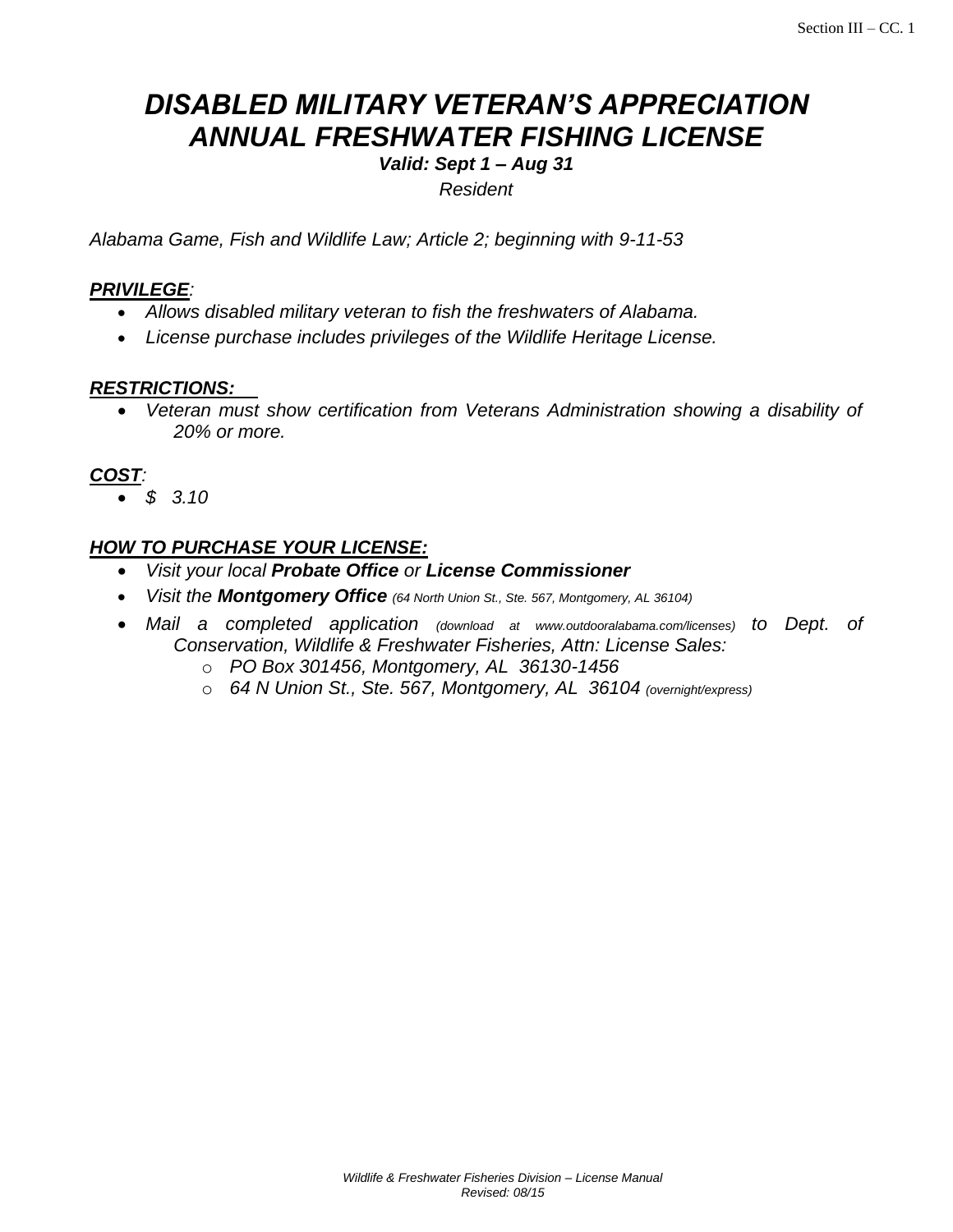

#### *DEPARTMENT OF CONSERVATION AND NATURAL RESOURCES WILDLIFE AND FRESHWATER FISHERIES DIVISION*



# *VETERAN'S APPRECIATION FRESHWATER FISHING LICENSE Valid: Sept 1 – Aug 31*

*Resident*

### *LICENSE COST: STATE \$* **3.10**

| <b>LICENSE HOLDER:</b> all information is required.                              |       | PRINT OR TYPE ONLY INCOMPLETE APPLICATIONS WILL BE RETURNED                                 |         |        |  |
|----------------------------------------------------------------------------------|-------|---------------------------------------------------------------------------------------------|---------|--------|--|
| Name:                                                                            |       | <u> 1980 - Andrea Andrew Maria (h. 1980).</u><br>Nobel de Andrew Maria (h. 1980).           | Sex:    | Male   |  |
|                                                                                  |       |                                                                                             |         | Female |  |
|                                                                                  |       | Date of Birth: _______________________Email: ___________________________________            | Wt.     |        |  |
|                                                                                  |       |                                                                                             | $Ht$ .: |        |  |
|                                                                                  |       |                                                                                             |         |        |  |
|                                                                                  |       | City: ____________________County: ________________________State: ___________Zip: __________ | Eyes:   |        |  |
|                                                                                  |       | $P$ hone: Hm $Wk$ $\qquad \qquad \qquad \text{Cl}$ $\qquad \qquad \text{Cl}$                | Hair:   |        |  |
| ** Enter Hunter Education ID State & Number: ___________________________________ | Race: |                                                                                             |         |        |  |
|                                                                                  |       |                                                                                             |         |        |  |

# **You must attach certification from the Veterans Administration indicating 20% or more disabled**

*This license includes privileges of the Wildlife Heritage License. This license includes: fishing in freshwater statewide with hook and line from the bank; fishing in WFF operated Public Fishing Lakes (daily lake permits required); hunting small game, except waterfowl, on WFF WMA (WMA map/permit required); and shooting on WFF managed shooting ranges.*

*Submit: (1) completed application, (2) check or money order, (3) copy of \*driver's license, and* (4) *copy of disability statement to: Dept. of Conservation and Natural Resources, Wildlife and Freshwater Fisheries Div., Attn: License Sales, PO Box 301456, Montgomery, AL 36130-1456, or by walk-in or express mail requests: 64 N Union Street, Ste 567, 36104. Questions: (334) 242-3465 or dcnr.wfflicense[@dcnr.alabama.go](mailto:dcnr.wfflicense@dcnr.alabama.gov)v.* 

**\*NEW: AL Non-Driver's ID holders required to submit additional proofs of residency. Applicant cannot possess an out-of-state driver's license. See the Residency Flyer online for more information.**

*License can also issued by select WFF District Offices & County Probate Office/License Commissioner.* 

| <b>Sign Here</b> |                                                                                       | Date: |  |
|------------------|---------------------------------------------------------------------------------------|-------|--|
|                  | Check [] to be excluded from list sold by DCNR. If blank, you will be included.       |       |  |
|                  |                                                                                       |       |  |
|                  |                                                                                       |       |  |
|                  |                                                                                       |       |  |
|                  | FOR OFFICE USE ONLY                                                                   |       |  |
|                  | License Number: the contract of the contract of the Amount Received: The Date Issued: |       |  |